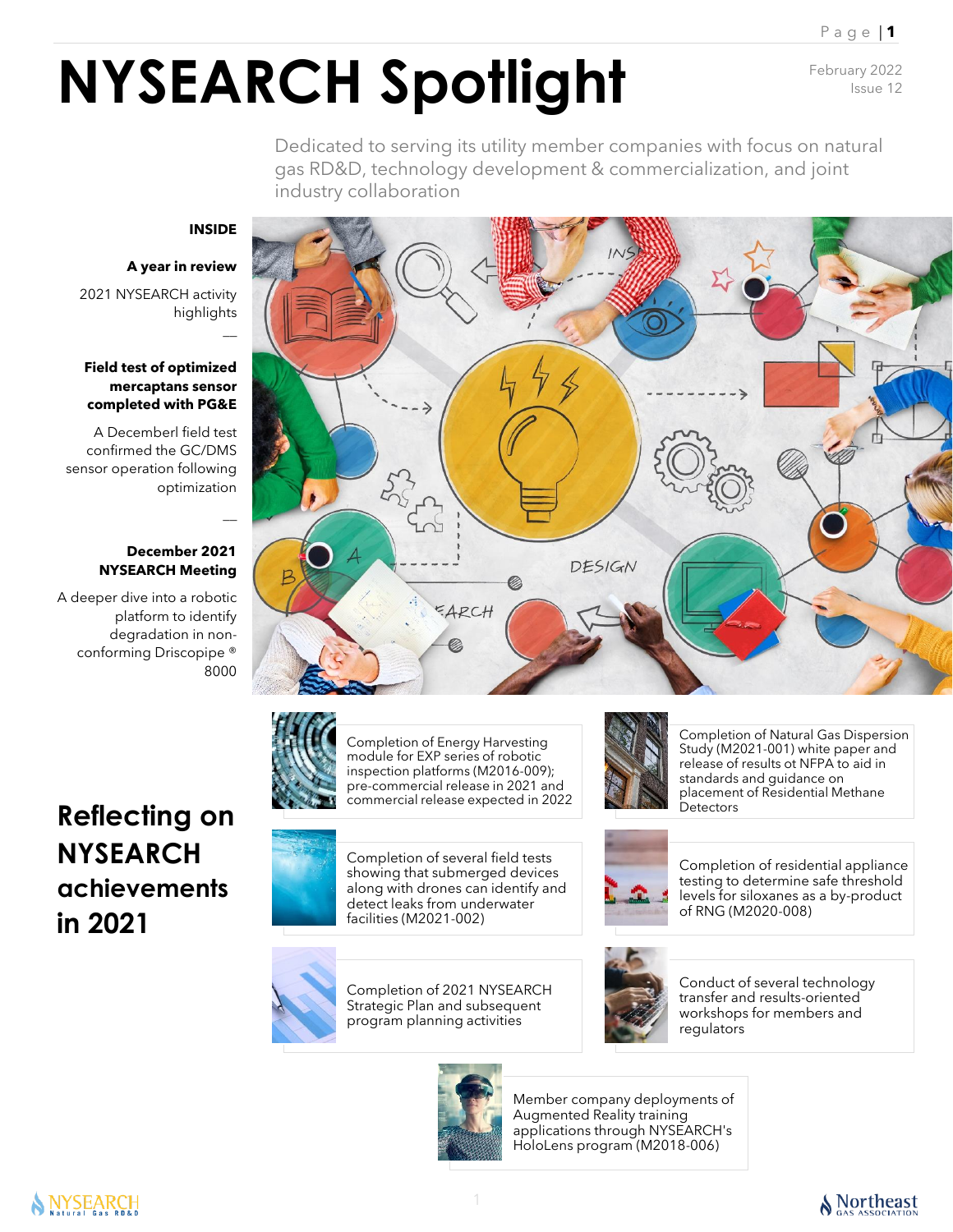

## **Field test completed at PG&E for Mercaptans Sensor with nonradioactive ionizer**

A field test of the PHMSA co-funded mercaptans sensor development program was completed in northern California in December 2021. PG&E hosted the field test with the contractor, UC Davis, and NYSEARCH staff to test the optimized mercaptans sensor with UV as the non-radioactive ionization source. The objective of this program is to complete development and re-design of a mercaptans sensor using GC/DMS (Gas Chromatography, Differential Mass Spectroscopy) technology and a non-radioactive ionizer. The image below shows a layout of the design of the refined sensor. In the coming months, long-term field testing of several pre-commercial mercaptan sensing systems with the non-radioactive ionizer will be completed to demonstrate commercial readiness.



This field test confirmed the operation of the GC/DMS sensor following

refinements of each subcomponent and with UV installed as the non-radioactive ionization source of the DMS detector. The sensor results

were validated against a liquid-cell GC device for mercaptans THT and TBM found throughout the PG&E distribution system. The testing results from laboratory and the field showed that the GC/DMS sensor can consistently and reliably measure THT and TBM concentrations.

## **Automation of Explorer robot to be demonstrated at commercial job in early 2022**

The Explorer (EXP) suite of robots provide a solution to internally inspect unpiggable natural gas pipelines without disrupting service to customers. They are untethered, remotely controlled self-powered robots for visual and in-line inspection of natural gas pipeline conditions. These robots can navigate a wide range of features in pipes including vertical segments, radius bends, and seam welds. Following the successful commercialization of the EXP line of inspection platforms, NYSEARCH and Invodane Engineering identified the need to automate inspection features of the robots to reduce operational complexity during live deployment and increase robustness of the robot during the inspections.

In late 2021, the Explorer program accomplished full automation with successful testing of all features and processes in laboratory. Intero, the international pipeline inspection and integrity company who acquired Pipetel in 2021, is now targeting a commercialized inspection in early 2022 with all automated components and processes in place.